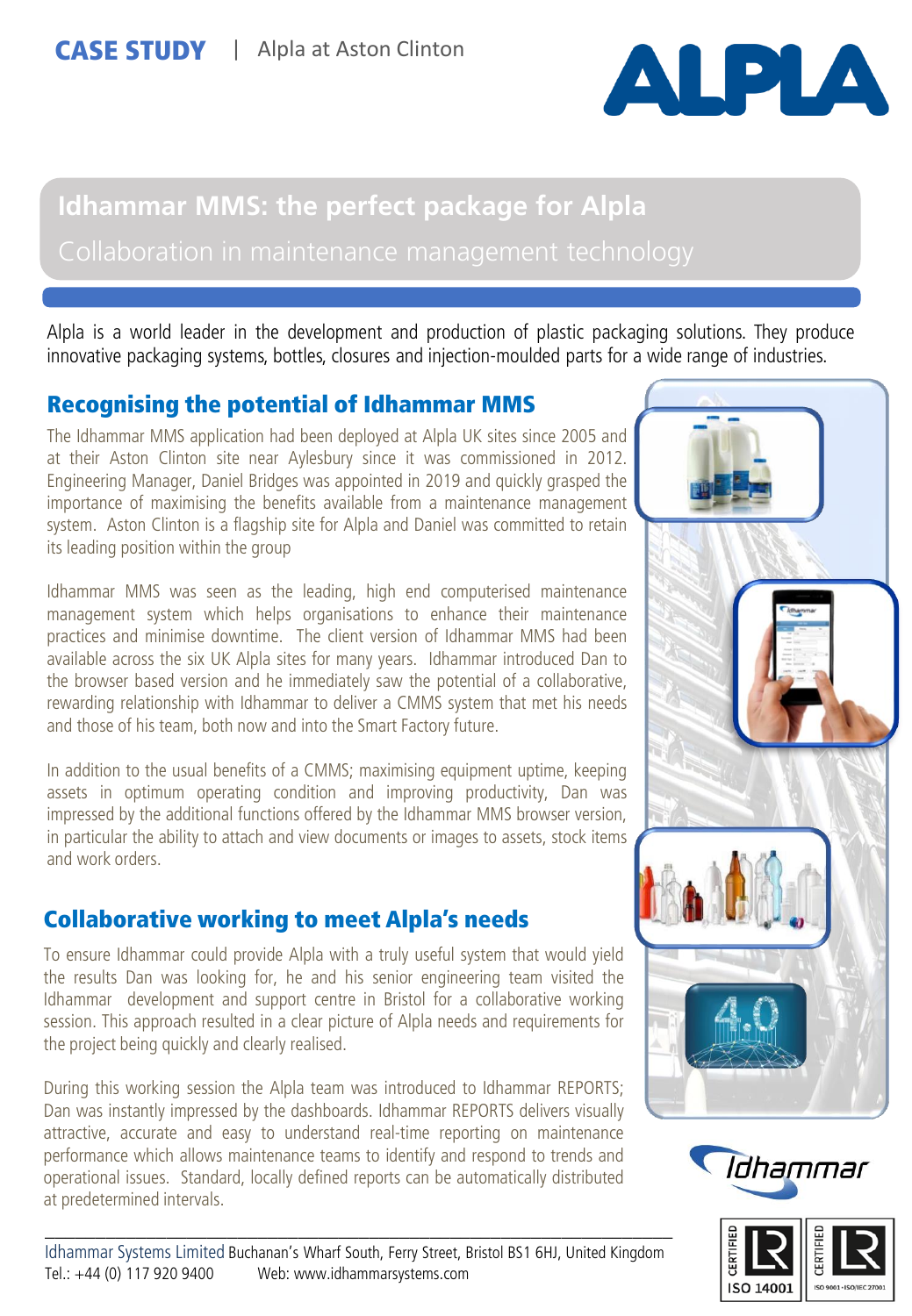

ISO 14001

**ISO 9001 - ISO/IEC 270** 

#### Maintenance on the Move



Responding to equipment downtime events and operational requests for immediate technical assistance is a top priority for the maintenance team. The site-wide use of hand-held tablets ensures that the team is immediately alerted to any request for help and that they have access to all supporting documentation and digital images.

#### Smooth implementation and enthusiastic reception

The rollout at the Aston Clinton site was completed by Alpla working closely with the Idhammar implementation team with minimum disruption. Dan then had full administrative access to Idhammar MMS; screen design capabilities, setting his team members' workflow and use of the system, streamlining what they see and what information they are prompted to provide.

Idhammar MMS is intuitive and easy to use and was adopted enthusiastically by the Engineering team, resulting in improved performance by the team. Dan has greater visibility of activity and work status.

Dan is the architect of how Idhammar MMS is deployed at Alpla, creating detailed procedures to fit his operational requirements.

### Reporting made easy

Idhammar REPORTS allows Dan to get a clear picture of the Maintenance status across the site without trawling through unreliable excel spreadsheets. The module delivers consistent, reliable accurate reports which can be scheduled to run and be delivered automatically. Dan can drill down to a very granular level on, for example, machinery down-time, with just a few clicks.

There's no complicated setup or knowledge needed to run the reports, as Dan said, "It's really good, straight out of the box".



Idhammar Systems Limited Buchanan's Wharf South, Ferry Street, Bristol BS1 6HJ, United Kingdom Tel.: +44 (0) 117 920 9400 Web: www.idhammarsystems.com